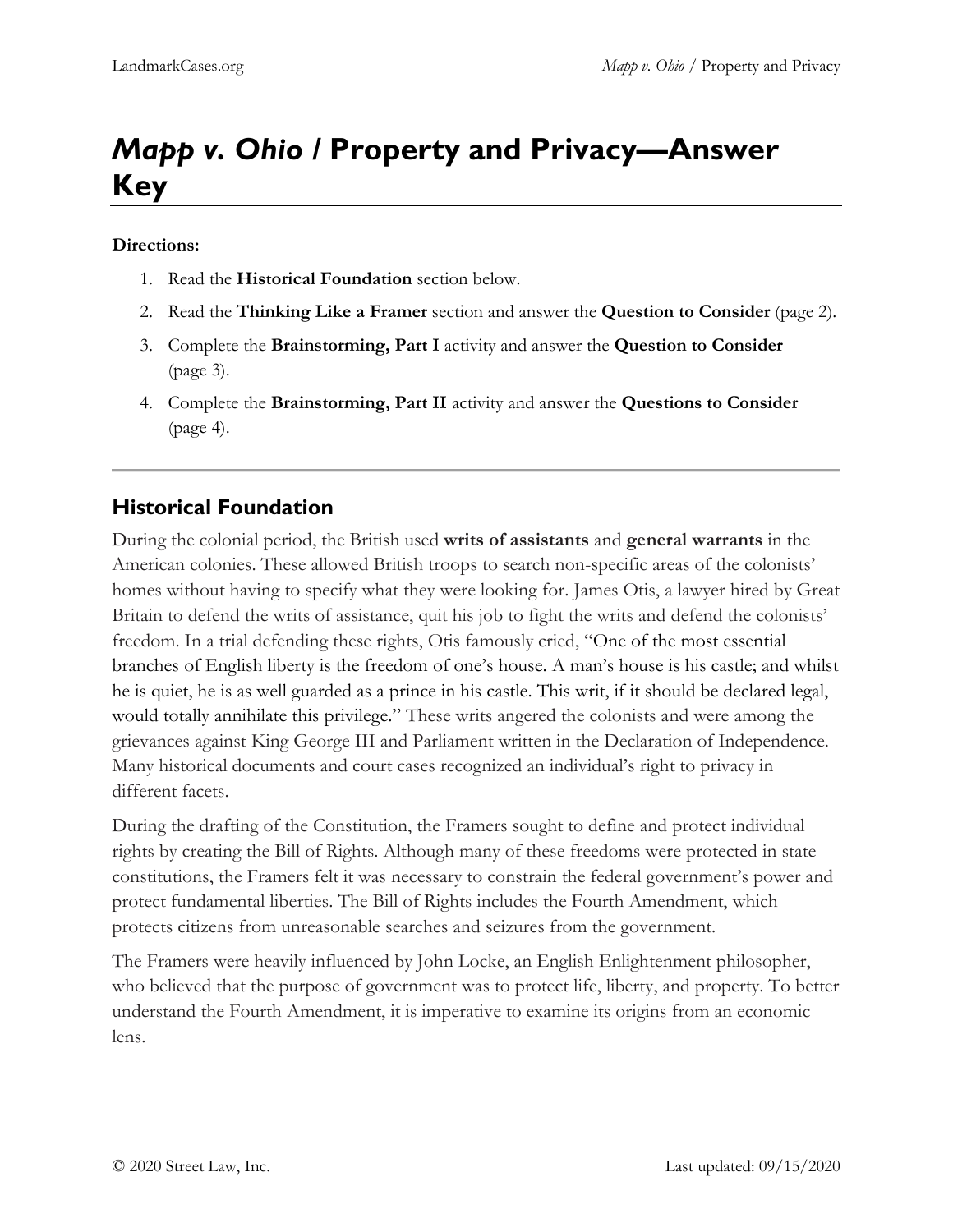## **Thinking Like A Framer: What is Property?**

"… that dominion which one man claims and exercises over the external things of the world, in exclusion of every other individual." … it embraces everything to which a man may attach a value and have a right; and which leaves to everyone else the like advantage. In the former sense, a man's land, or merchandize, or money is called his property. In the latter sense, a man has property in his opinions and the free communication of them. He has a property of peculiar value in his religious opinions, and in the profession and practice dictated by them. He has a property very dear to him in the safety and liberty of his person. He has an equal property in the free use of his faculties and free choice of the objects on which to employ them. In a word, as a man is said to have a right to his property, he may be equally said to have a property in his rights."

— *James Madison*

#### *Question to Consider*

1. According to James Madison's definition of property, how could the government trespass onto your property?

Government could trespass on your property rights not only by seizing your land, merchandise, and money but also by restricting your liberty and rights.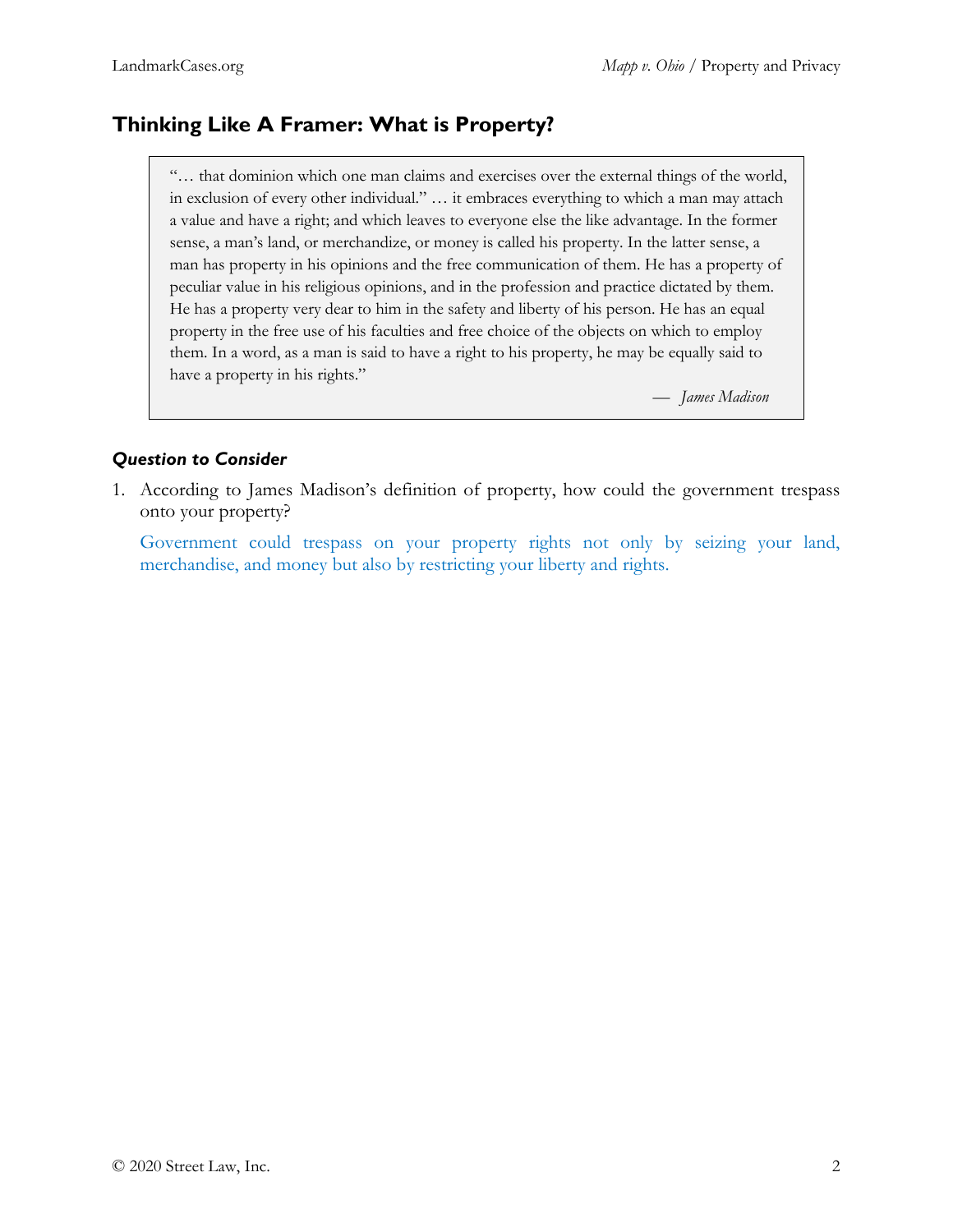## **Brainstorming, Part 1**

The Framers sought to protect a fundamental liberty from unwarranted intrusion—or the right to property. George Mason, author of the Virginia Bill of Rights, believed that the enjoyment of life and freedom comes with the ability to possess property. According to founders like Madison and Mason, if the government is unable to trespass unto personal property without cause, citizens have a sense of *privacy* in their possessions.

If a person believes an action or object is private, and a reasonable person in society would agree, they are said to have a **reasonable expectation of privacy**. When people have a reasonable expectation of privacy, law enforcement must obtain a warrant to conduct a search or seizure.

Using the space that follows, record as many actions or things as you can think of that you consider to be private. The more private that you consider the possession or area, the larger you should write your word. Your finished collection of words should resemble a word cloud.

Student answers will vary but may include (in various sizes): My private conversations My writings/notes My thoughts My actions in my own home My phone calls My email My grades My medical records

### *Question to Consider*

2. What is the connection between property and privacy?

Student answers will vary but may include that the Fourth Amendment guarantees that you are secure in your "papers and person" and that the government needs a good reason (probable cause/warrant) to intrude on your property or privacy. You have a right to keep both property and privacy secure from the government.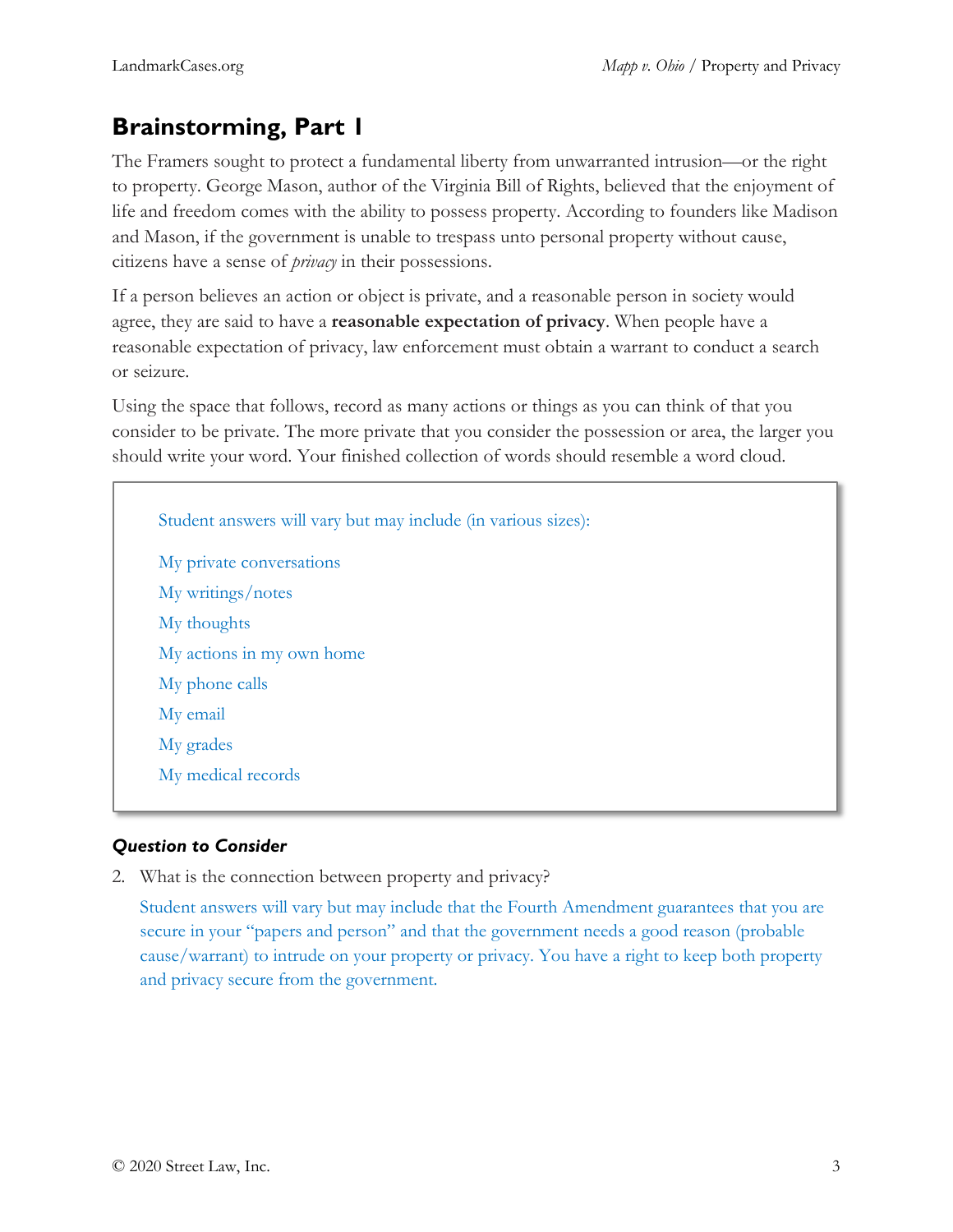## **Brainstorming, Part II**

Using the list of private places and things that you created in Part I, sort your list of private items into the following graphics. If the item you listed as private existed in 1776, list in the parchment graphic. If the item you listed as private did not exist in 1776, record in the smartphone graphic. If the existed during both periods, list inside both the parchment and smartphone.



#### *Questions to Consider*

3. How has the notion of privacy evolved from the time of the framing of the Constitution to present?

The Framers focused on the need for privacy in your property. Privacy today is focused more on actions than property.

4. What values about the Fourth Amendment remain unchanged?